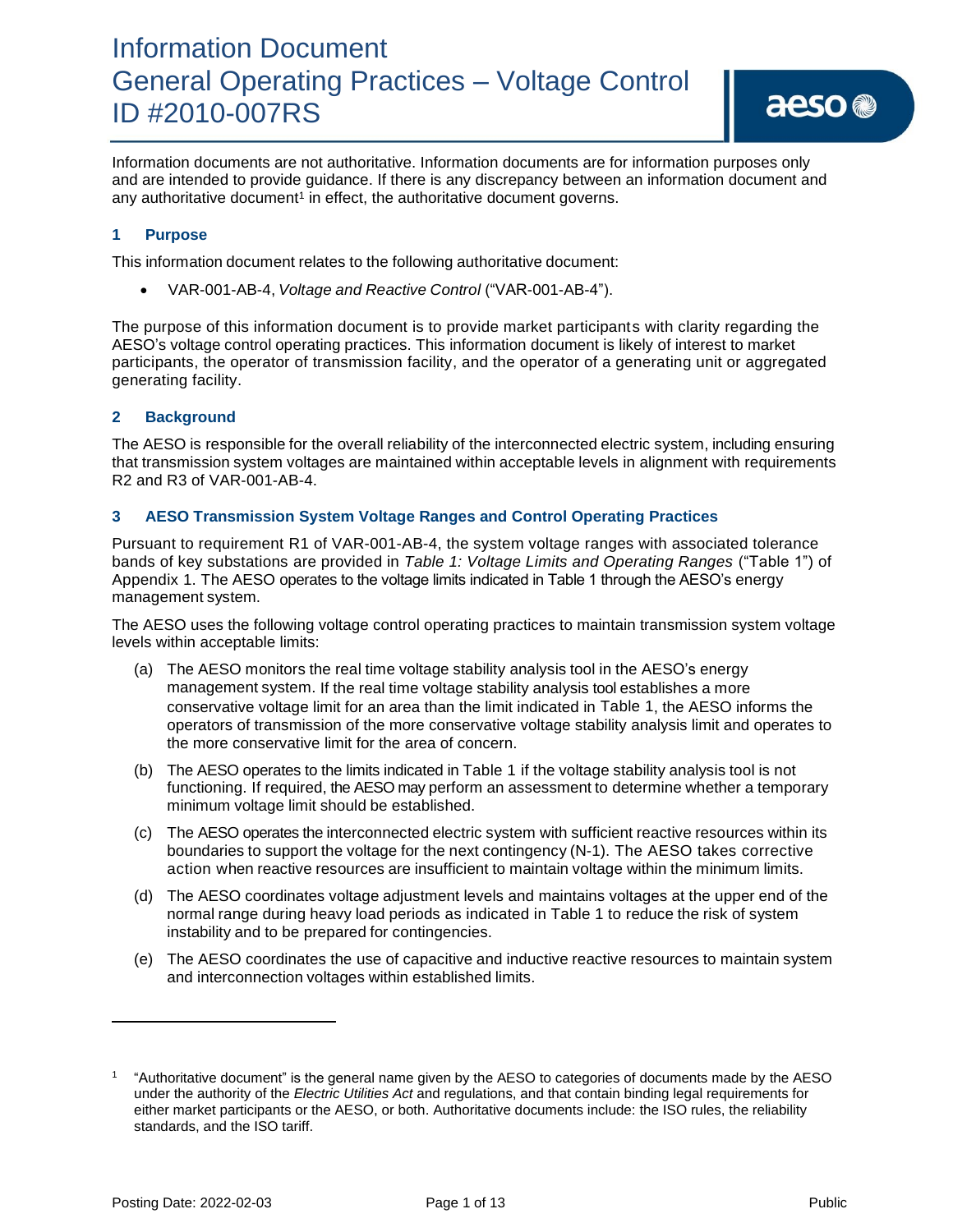- (f) The AESO references either a voltage level at the point of connection to the transmission system or the reactive power to be achieved when issuing instructions to the operator of a generating unit or an aggregated generating facility for reactive support.
- (g) The AESO issues instructions for reactive resources to maintain voltage within the voltage limits identified in Table 1.
- (h) The AESO follows the procedures in section 3.1 and section 3.2 of this information document to maintain voltage within the established limits.

#### **3.1 Voltages Fall Below the Normal Low Limit**

The AESO implements one or more of the following operating practices if voltages fall below the normal low limit in Table 1:

- (a) switch capacitor banks "ON" and reactors "OFF" in the area;
- (b) adjust taps on transformer on load tap-changers;
- (c) raise bus voltage or adjust reactive output at generating stations including wind aggregated generating facilities;
- (d) raise static Var Compensator and sync-condenser set points;
- (e) consider reconfiguring the transmission system to avoid possible voltage collapse;
- (f) cancel outages that would contribute to the low voltages;
- (g) perform a real time assessment to determine if a lower voltage limit is acceptable;
- (h) consider effective transmission must-run generation that would support area voltage; and
- (i) take other actions the AESO deems effective, including shedding firm load.

### **3.2 Voltages Rise Above the Normal High Limit**

The AESO implements one or more of the following operating practices if voltages rise above the normal high limit in Table 1:

- (a) switch capacitor banks "OFF" and reactors "ON" in the area;
- (b) lower set points on transformer tap-changers;
- (c) lower bus voltage or adjust reactive output at generating stations including wind aggregated generating facilities;
- (d) lower static Var Compensator or sync-condenser set points;
- (e) consider switching out lightly loaded lines after confirming by a study that there are no next contingency concerns; and
- (f) take other actions the AESO deems necessary to reduce voltage.

### **4 Operator Requests**

The system voltage ranges with associated tolerance bands are provided in Table 1. An operator of a transmission facility may initiate a request to the AESO for a voltage adjustment, including exemptions under requirement R4 of VAR-001-AB-4, on its transmission facility or an adjacent transmission facility. The AESO assesses such requests considering the overall system voltage and immediate or upcoming events of which the AESO is aware. If the AESO does not agree with the need for the adjustment, the AESO provides an explanation to the operator.

Similarly, an operator of a generating unit or aggregated generating facility may initiate a request to the AESO for a voltage adjustment on the generating unit or aggregated generating facility. The AESO assesses such requests considering the overall system voltage and immediate or upcoming events of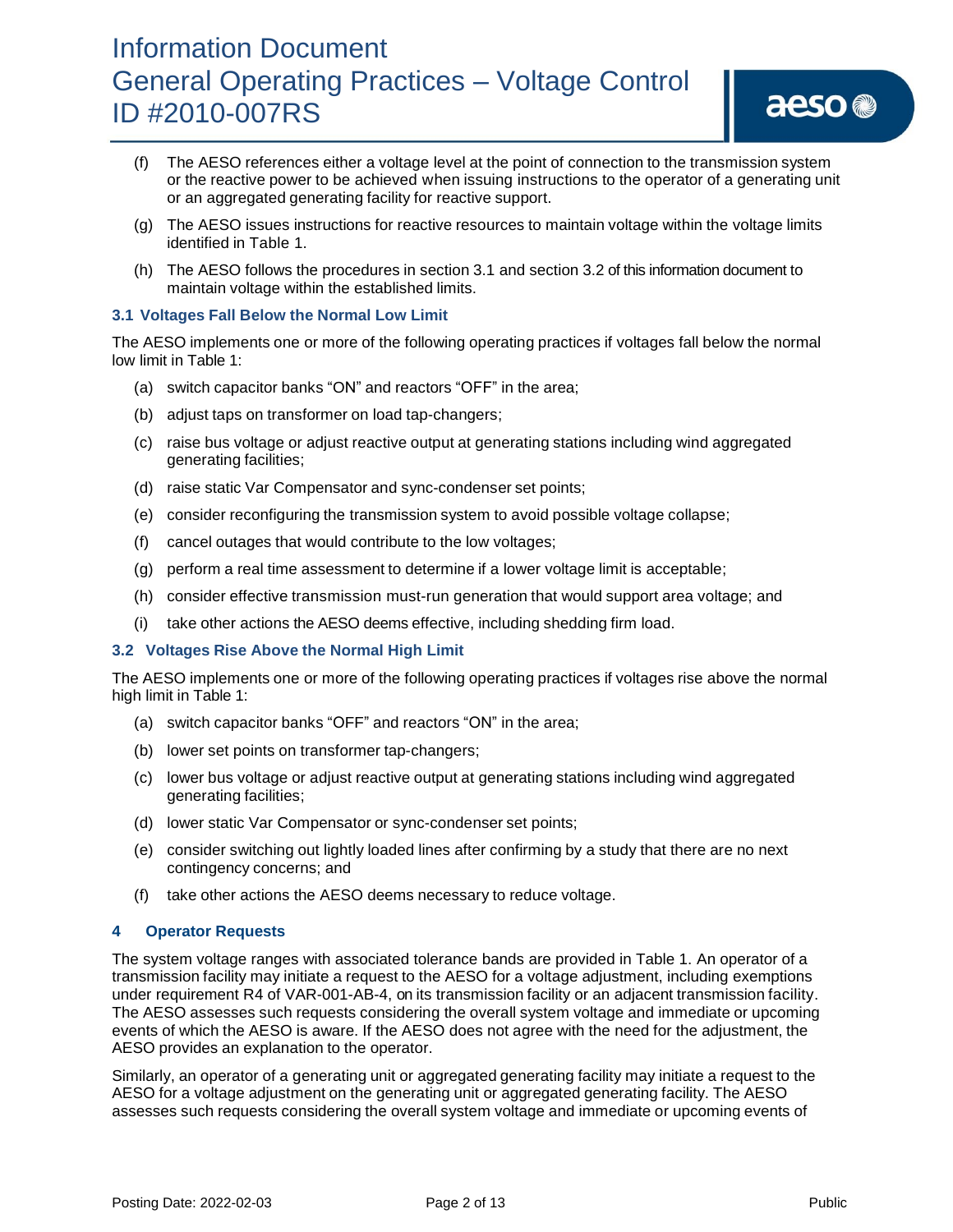which the AESO is aware. If the AESO does not agree with the need for the adjustment, the AESO provides an explanation to the operator.

As part of its assessment, the AESO considers whether the generating unit or aggregated generating facility is able to supply dynamic reactive power reserves. Of particular concern to the AESO is whether a generating unit or aggregated generating facility is operating at a limit, as communicated by the operator of the generating unit or aggregated generating facility as part of its request.

### **5 Concurrent Voltage (Reactive Power) Directives and Real Power Dispatches**

There may be instances where the AESO issues a directive, pursuant to Section 301.2 of the ISO rules, *ISO Directives*, for voltage or reactive power adjustments to the operator of a generating unit or an aggregated generating facility where it is only possible to comply with this directive by lowering the real power output of the generating unit or aggregated generating facility pursuant to Section 203.4 of the ISO rules, *Delivery Requirements for Energy*.

#### **6 Requested Information**

The AESO provides the information indicated in requirement R1.1 of VAR-001-AB-4 upon request. Information requests are submitted by email to: [ARSsubmittals@aeso.ca.](mailto:ARSsubmittals@aeso.ca)

The owner of a transmission facility is responsible for providing to the AESO, as needed or upon being updated, the normal high and emergency high voltage limits for the substations listed in Table 1. The owner of a transmission facility submits this voltage limit information to the AESO by email to [ARSsubmittals@aeso.ca.](mailto:ARSsubmittals@aeso.ca)

#### **Appendices**

*Appendix 1 – Voltage Limits and Operating Ranges* 

*Appendix 2 – Voltage and Reactive Control Exceptions List (R4 VAR-001-AB-4)*

### **Revision History**

| <b>Posting Date</b> | <b>Description of Changes</b>                                                                                                                                                                                                           |
|---------------------|-----------------------------------------------------------------------------------------------------------------------------------------------------------------------------------------------------------------------------------------|
| 2022-02-03          | Addition of Appendix 2 containing an updated exceptions list that<br>excludes decommissioned Cowley Ridge (CRWD) and includes<br>Cowley North (CRE3).                                                                                   |
| 2021-10-01          | Updated Voltage Control Table 1.                                                                                                                                                                                                        |
| 2021-06-08          | Updated section 6 to provide the frequency of data submission and<br>the AESO email address for submission of the data. Updated<br>Appendix 1 to improve clarity. Updated throughout to align with<br>current AESO drafting principles. |
| 2020-12-14          | Updated Voltage Control Table 1.                                                                                                                                                                                                        |
| 2020-09-01          | Updated Voltage Control Table 1.                                                                                                                                                                                                        |
| 2020-07-07          | Administrative amendments.<br>Revisions to align with the posted Voltage Control Table 1.                                                                                                                                               |
| 2018-10-15          | Updated to include references to requirements R1.5 and R1.6 in<br>subsection 7.1; and to add AESO contact information for                                                                                                               |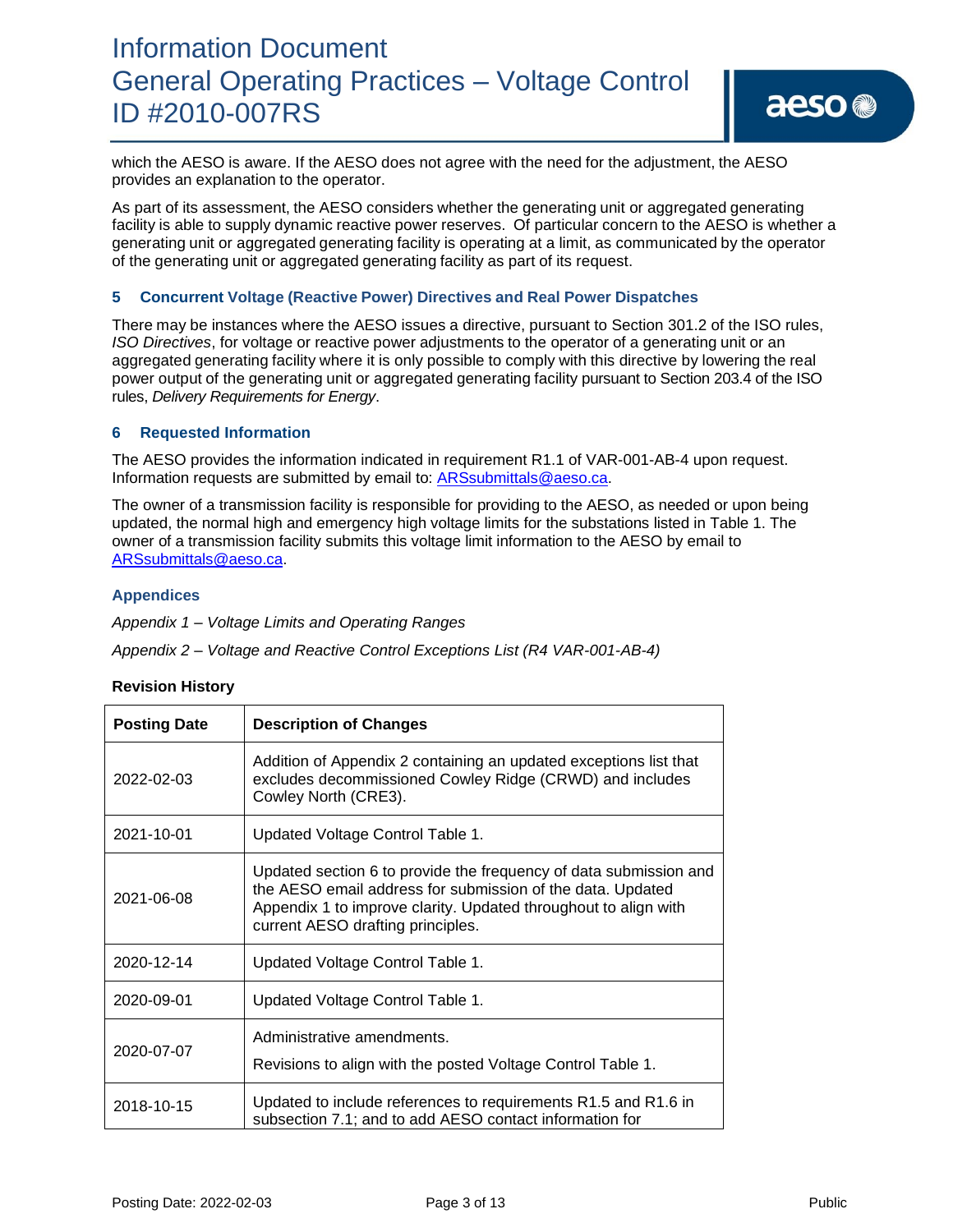| <b>Posting Date</b> | <b>Description of Changes</b>                                                                                                                                                             |  |  |  |  |  |
|---------------------|-------------------------------------------------------------------------------------------------------------------------------------------------------------------------------------------|--|--|--|--|--|
|                     | submission of requests to schedule an outage.                                                                                                                                             |  |  |  |  |  |
| 2016-09-28          | Administrative amendments.                                                                                                                                                                |  |  |  |  |  |
|                     | Amendments to Sections 1, 3, 4, 5 and 6.                                                                                                                                                  |  |  |  |  |  |
| 2016-04-01          | Removal of "Related Authoritative Documents" section and<br>renumbering.                                                                                                                  |  |  |  |  |  |
|                     | Removal of Appendix 1. Revisions to reflect change in version<br>number of VAR-001 and VAR-002.                                                                                           |  |  |  |  |  |
| 2014-12-04          | Amendments to Sections 1, 4, 4.1, 4.2, 4.3 and 5.                                                                                                                                         |  |  |  |  |  |
| 2014-10-07          | Amendments to Sections 1, 4, 4.1, 4.2 and 4.3. Removing<br>Appendix 1. Re- naming Appendix 2 to Appendix 1.                                                                               |  |  |  |  |  |
| 2014-09-19          | Changes to minimum operating limits and desired ranges in<br>Table 1: Voltage Limits and Operating Changes and Limits.<br>Change to Section 1 to remove reference to contact information. |  |  |  |  |  |
| 2013-10-01          | Initial release.                                                                                                                                                                          |  |  |  |  |  |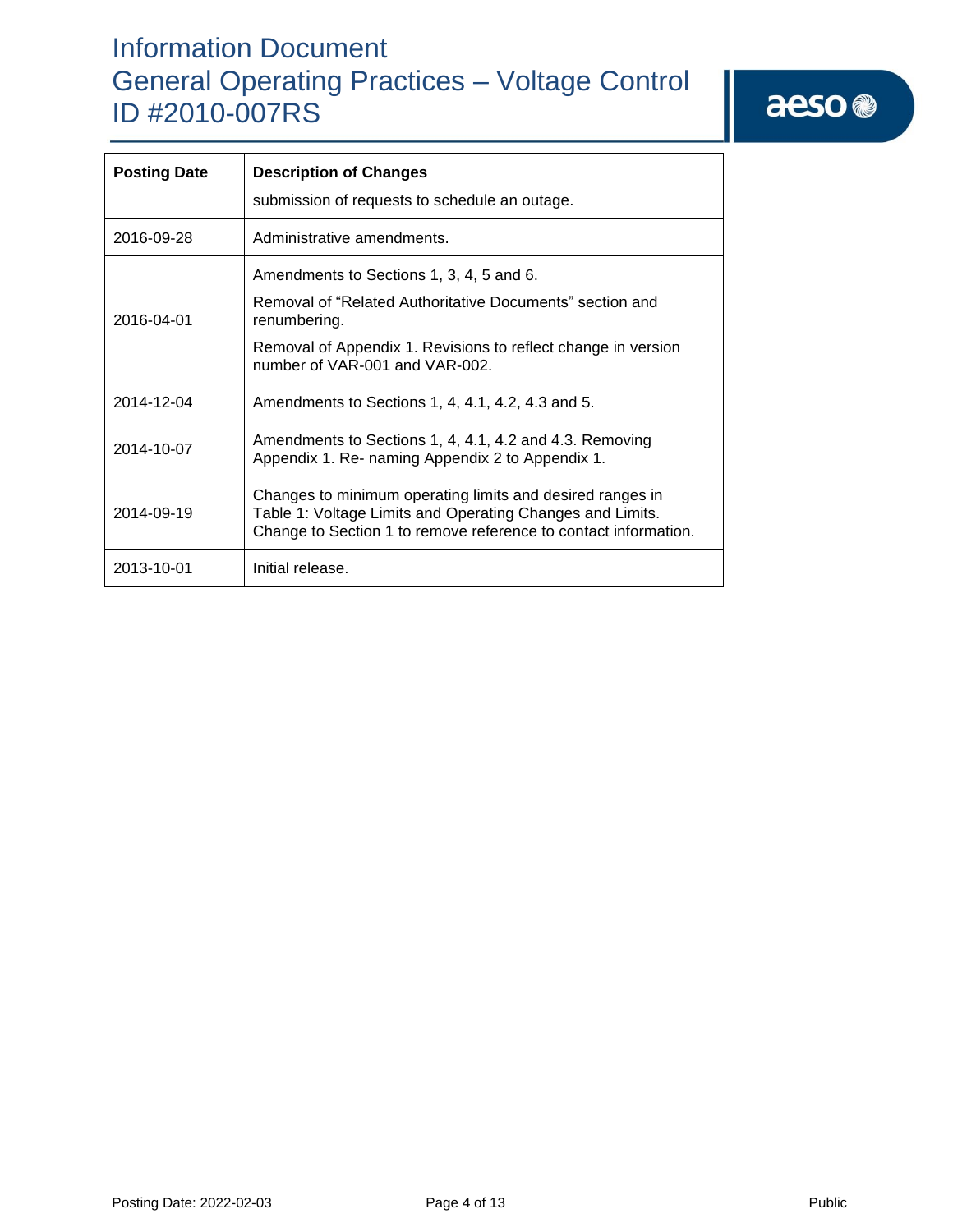#### **Appendix 1 – Voltage Limits and Operating Ranges**

Table 1 below provides the normal, emergency, and warning limits of key substations.

The AESO has defined voltage operating limits based on the real time operations horizon. The methodology requires the AESO to define pre- and post-contingency voltage limits. The pre- and postcontingency voltage limits are referred to in Table 1 below as "Normal" and "Emergency", respectively.

The AESO maintains normal limits of the key substations, provided in Table 1, based on real time analysis. Should the voltage rise above or fall below the normal operating limits, the AESO system controller takes corrective action to return within normal operating limits.

The AESO maintains emergency limits of the key substations, provided in Table 1, based on real-time contingency analysis. In real time, the AESO system controller takes corrective action to ensure emergency limits are not exceeded post contingency.

The warning limits of the key substations, shown in Table 1, have been provided for market participant reference purposes. Warning limits are an early indication that action may need to be taken to correct transmission system voltages either by the AESO or by the operator of the transmission facility.

The AESO studies post-contingency load shed mitigation plans to verify that the plan mitigates any low emergency voltage violation if the contingency should occur.

| <b>Substation Number</b><br>and Name | <b>Nominal</b><br>(kV) | <b>Emergency</b><br>low<br>(kV) | <b>Normal</b><br>low<br>(kV) | Warning<br>low<br>(kV) | Warning<br>High<br>(kV) | <b>Normal</b><br>high<br>(kV) | <b>Emergency</b><br>high<br>(kV) |  |  |  |
|--------------------------------------|------------------------|---------------------------------|------------------------------|------------------------|-------------------------|-------------------------------|----------------------------------|--|--|--|
| <b>ALTALINK MANAGEMENT LTD.</b>      |                        |                                 |                              |                        |                         |                               |                                  |  |  |  |
|                                      | 240                    | 225                             | 240                          | 242                    | 254                     | 255                           | 255                              |  |  |  |
| <b>5S East Calgary</b>               | 138                    | 130                             | 136                          | 138                    | 142                     | 142                           | 142                              |  |  |  |
|                                      | 240                    | 234                             | 245                          | 245                    | 259                     | 260                           | 260                              |  |  |  |
| <b>13S Deerland</b>                  | 138                    | 131                             | 140                          | 140                    | 144                     | 145                           | 145                              |  |  |  |
|                                      | 240                    | 232                             | 240                          | 246                    | 256                     | 260                           | 260                              |  |  |  |
| 17S Benalto                          | 138                    | 127                             | 134                          | 138                    | 144                     | 145                           | 145                              |  |  |  |
| 19S Wabamun                          | 138                    | 127                             | 136                          | 140                    | 144                     | 145                           | 145                              |  |  |  |
| 28S West Brooks                      | 240                    | 236                             | 242                          | 245                    | 260                     | 264                           | 264                              |  |  |  |
|                                      | 138                    | 125                             | 137                          | 138                    | 144                     | 145                           | 145                              |  |  |  |
| <b>37S North Calder</b>              | 240                    | 225                             | 238                          | 244                    | 255                     | 260                           | 260                              |  |  |  |
|                                      | 138                    | 128                             | 135                          | 138                    | 144                     | 145                           | 145                              |  |  |  |
| <b>38S East Edmonton</b>             | 240                    | 222                             | 239                          | 240                    | 253                     | 255                           | 255                              |  |  |  |

#### **Table 1: Key Substation Voltage Limits and Operating Ranges (Listed by Operator)**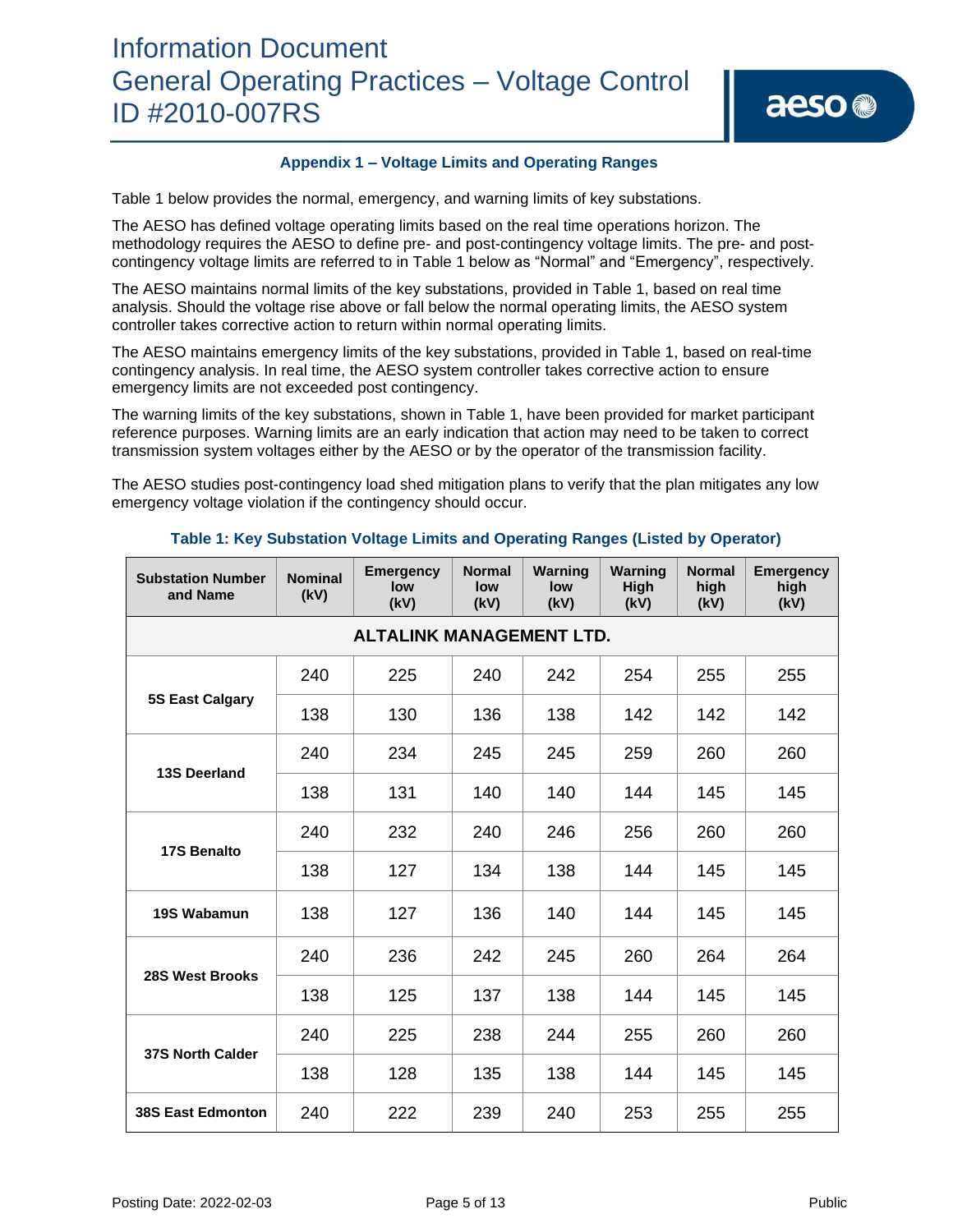| <b>Substation Number</b><br>and Name | <b>Nominal</b><br>(kV) | <b>Emergency</b><br>low<br>(kV) | <b>Normal</b><br>low<br>(kV) | Warning<br>low<br>(kV) | Warning<br>High<br>(kV) | <b>Normal</b><br>high<br>(kV) | <b>Emergency</b><br>high<br>(kV) |
|--------------------------------------|------------------------|---------------------------------|------------------------------|------------------------|-------------------------|-------------------------------|----------------------------------|
|                                      | 138                    | 127                             | 137                          | 139                    | 144                     | 145                           | 145                              |
| <b>39S Bickerdike</b>                | 240                    | 242                             | 253                          | 258                    | 263                     | 264                           | 264                              |
|                                      | 138                    | 130                             | 137                          | 140                    | 144                     | 145                           | 145                              |
| 42S Sarcee                           | 240                    | 226                             | 240                          | 247                    | 253                     | 253                           | 253                              |
|                                      | 138                    | 129                             | 137                          | 138                    | 142                     | 142                           | 142                              |
| 58S Edson                            | 138                    | 129                             | 136                          | 138                    | 144                     | 145                           | 145                              |
| 59S Peigan (Owned<br>by TransAlta)   | 240                    | 227                             | 246                          | 247                    | 258                     | 264                           | 264                              |
|                                      | 138                    | 127                             | 136                          | 138                    | 144                     | 145                           | 145                              |
| 62S Brazeau                          | 240                    | 237                             | 241                          | 242                    | 256                     | 257                           | 257                              |
|                                      | 138                    | 134                             | 138                          | 140                    | 144                     | 145                           | 145                              |
| 63S Red Deer                         | 240                    | 230                             | 238                          | 245                    | 256                     | 257                           | 257                              |
|                                      | 138                    | 130                             | 136                          | 138                    | 144                     | 145                           | 145                              |
| <b>64S East Crossfield</b>           | 240                    | 230                             | 240                          | 242                    | 254                     | 255                           | 255                              |
|                                      | 138                    | 130                             | 135                          | 138                    | 144                     | 145                           | 145                              |
| 68S Willesden<br>Green               | 240                    | 242                             | 244                          | 245                    | 256                     | 264                           | 264                              |
| 69S North Barrhead                   | 240                    | 239                             | 250                          | 250                    | 268                     | 272                           | 272                              |
|                                      | 138                    | 134                             | 140                          | 140                    | 144                     | 145                           | 145                              |
| <b>71S Lamoureux</b>                 | 240                    | 220                             | 240                          | 240                    | 254                     | 255                           | 255                              |
|                                      | 138                    | 131                             | 140                          | 140                    | 145                     | 145                           | 145                              |
| <b>72S Leismer</b>                   | 240                    | 234                             | 248                          | 262                    | 271                     | 280                           | 280                              |
|                                      | 144                    | 136                             | 138                          | 140                    | 146                     | 150                           | 150                              |
| 74S Janet                            | 240                    | 229                             | 240                          | 248                    | 254                     | 264                           | 264                              |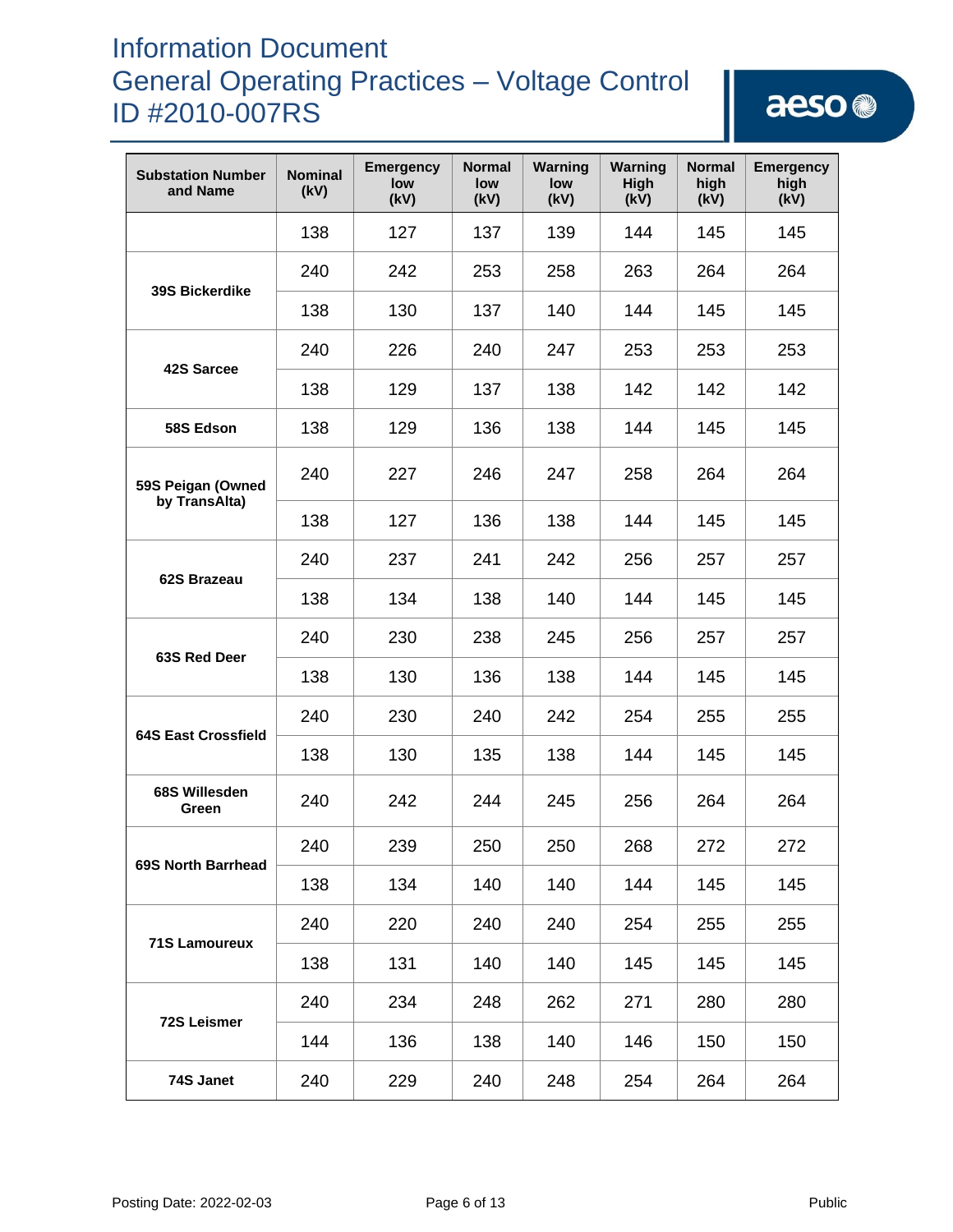| <b>Substation Number</b><br>and Name | <b>Nominal</b><br>(kV) | <b>Emergency</b><br>low<br>(kV) | <b>Normal</b><br>low<br>(kV) | Warning<br>low<br>(kV) | Warning<br>High<br>(kV) | <b>Normal</b><br>high<br>(kV) | <b>Emergency</b><br>high<br>(kV) |
|--------------------------------------|------------------------|---------------------------------|------------------------------|------------------------|-------------------------|-------------------------------|----------------------------------|
|                                      | 138                    | 131                             | 137                          | 138                    | 142                     | 142                           | 142                              |
|                                      | 240                    | 234                             | 250                          | 250                    | 263                     | 264                           | 264                              |
| 77S Sagitawah                        | 138                    | 131                             | 140                          | 140                    | 144                     | 145                           | 145                              |
| 83S Taber                            | 138                    | 128                             | 136                          | 138                    | 144                     | 145                           | 145                              |
|                                      | 240                    | 223                             | 238                          | 243                    | 253                     | 260                           | 260                              |
| 86S Bigstone                         | 138                    | 127                             | 137                          | 141                    | 145                     | 145                           | 145                              |
| 87S Gaetz                            | 240                    | 227                             | 235                          | 240                    | 256                     | 260                           | 260                              |
|                                      | 138                    | 126                             | 139                          | 140                    | 144                     | 145                           | 145                              |
| 89S Ellerslie                        | 500                    | 478                             | 513                          | 520                    | 540                     | 550                           | 550                              |
|                                      | 240                    | 221                             | 237                          | 246                    | 254                     | 255                           | 255                              |
| 102S Langdon                         | 240                    | 228                             | 240                          | 251                    | 255                     | 258                           | 258                              |
| 118s Canmore                         | 138                    | 131                             | 135                          | 139                    | 144                     | 145                           | 145                              |
| <b>132S Ware Junction</b>            | 240                    | 236                             | 244                          | 254                    | 262                     | 264                           | 264                              |
| 157S Lac La Biche                    | 138                    | 131                             | 138                          | 138                    | 144                     | 145                           | 145                              |
| 163S Amoco                           | 240                    | 219                             | 246                          | 247                    | 260                     | 264                           | 264                              |
| <b>Empress</b>                       | 138                    | 133                             | 138                          | 140                    | 144                     | 145                           | 145                              |
| 244S Bowmanton                       | 240                    | 223                             | 245                          | 247                    | 263                     | 264                           | 264                              |
|                                      | 138                    | 125                             | 136                          | 138                    | 144                     | 145                           | 150                              |
| 250P Bighorn                         | 138                    | 134                             | 141                          | 142                    | 148                     | 150                           | 150                              |
| 267S Killarney Lake                  | 138                    | 128                             | 138                          | 139                    | 144                     | 145                           | 145                              |
| 268S Whitecourt                      | 138                    | 131                             | 138                          | 138                    | 144                     | 145                           | 145                              |
| 275S Jenner                          | 240                    | 219                             | 247                          | 250                    | 260                     | 264                           | 264                              |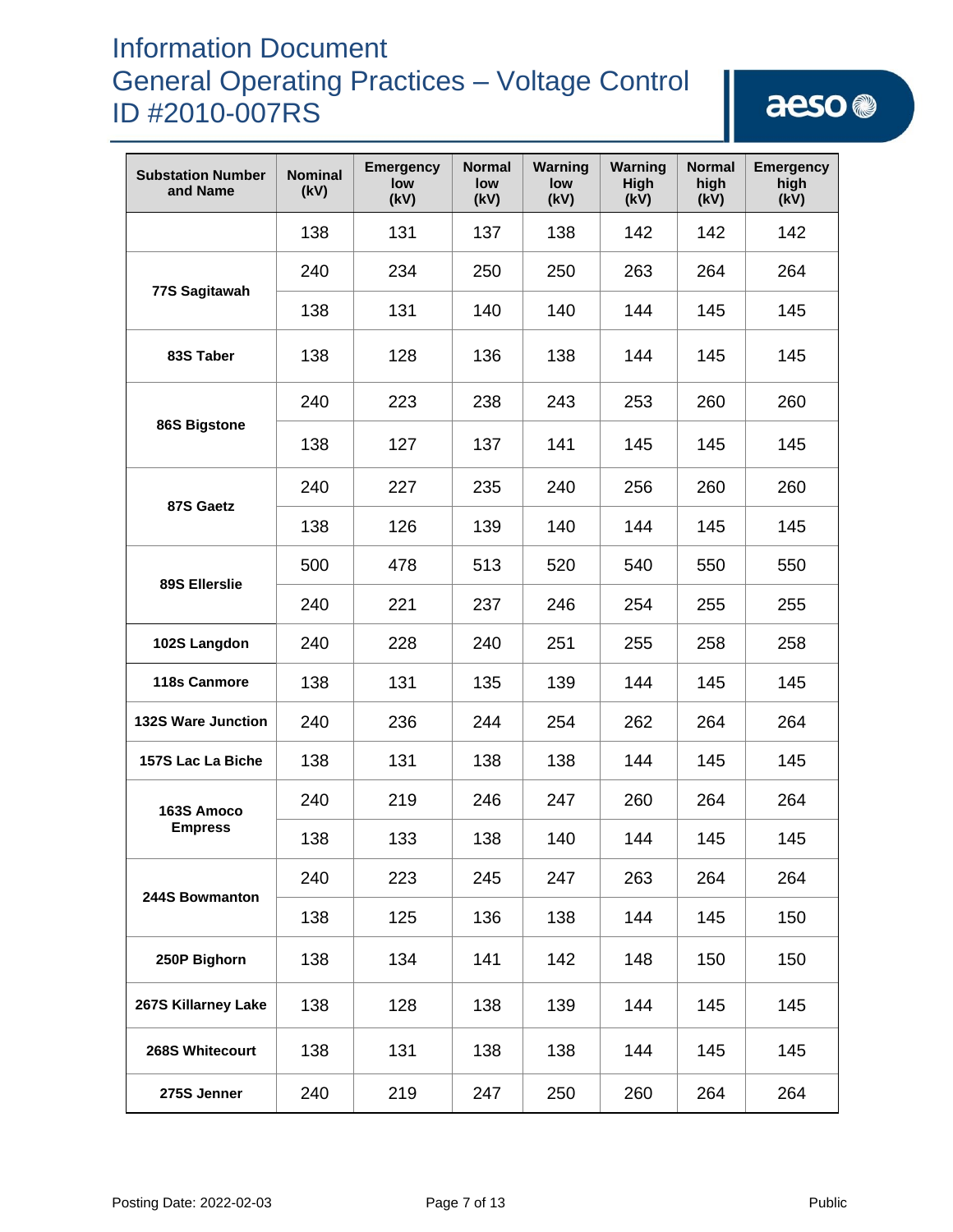| <b>Substation Number</b><br>and Name | <b>Nominal</b><br>(kV) | <b>Emergency</b><br>low<br>(kV) | <b>Normal</b><br>low<br>(kV) | Warning<br>low<br>(kV) | Warning<br><b>High</b><br>(kV) | <b>Normal</b><br>high<br>(kV) | <b>Emergency</b><br>high<br>(kV) |
|--------------------------------------|------------------------|---------------------------------|------------------------------|------------------------|--------------------------------|-------------------------------|----------------------------------|
| 305S Acheson                         | 138                    | 129                             | 136                          | 138                    | 144                            | 145                           | 145                              |
|                                      | 240                    | 235                             | 249                          | 255                    | 262                            | 264                           | 264                              |
| 310P Sundance                        | 138                    | 130                             | 136                          | 138                    | 144                            | 145                           | 145                              |
|                                      | 500                    | 481                             | 506                          | 520                    | 540                            | 550                           | 550                              |
| 320P Keephills                       | 240                    | 230                             | 239                          | 250                    | 258                            | 260                           | 260                              |
|                                      | 138                    | 128                             | 133                          | 138                    | 144                            | 145                           | 145                              |
| 321S Al Rothbauer                    | 138                    | 126                             | 136                          | 138                    | 144                            | 150                           | 150                              |
| 370S North                           | 240                    | 224                             | 245                          | 247                    | 260                            | 264                           | 264                              |
| Lethbridge                           | 138                    | 126                             | 136                          | 138                    | 144                            | 145                           | 145                              |
| 377S Hardisty                        | 138                    | 126                             | 138                          | 140                    | 144                            | 145                           | 145                              |
| 391S Balzac                          | 138                    | 132                             | 137                          | 138                    | 144                            | 145                           | 145                              |
| 394S Empress                         | 138                    | 133                             | 138                          | 139                    | 144                            | 145                           | 145                              |
| <b>396S Pincher Creek</b>            | 138                    | 127                             | 136                          | 140                    | 144                            | 145                           | 145                              |
| 520S Bennett                         | 500                    | 484                             | 510                          | 512                    | 535                            | 540                           | 540                              |
| 523S Bullshead                       | 138                    | 126                             | 136                          | 138                    | 144                            | 145                           | 145                              |
| 535S Joffre                          | 138                    | 125                             | 136                          | 138                    | 142                            | 144                           | 144                              |
| 602S Cold Creek                      | 138                    | 131                             | 135                          | 138                    | 144                            | 145                           | 145                              |
| 648S Metiskow                        | 240                    | 233                             | 246                          | 250                    | 260                            | 260                           | 260                              |
|                                      | 138                    | 129                             | 136                          | 140                    | 145                            | 145                           | 145                              |
|                                      |                        |                                 | <b>ATCO ELECTRIC LTD.</b>    |                        |                                |                               |                                  |
| 700S Bonnyville                      | 144                    | 133                             | 138                          | 146                    | 153                            | 153                           | 155                              |
| 715S Leming Lake                     | 144                    | 133                             | 138                          | 145                    | 150                            | 152                           | 155                              |
| 716S Lloydminster                    | 144                    | 131                             | 142                          | 143                    | 150                            | 151                           | 155                              |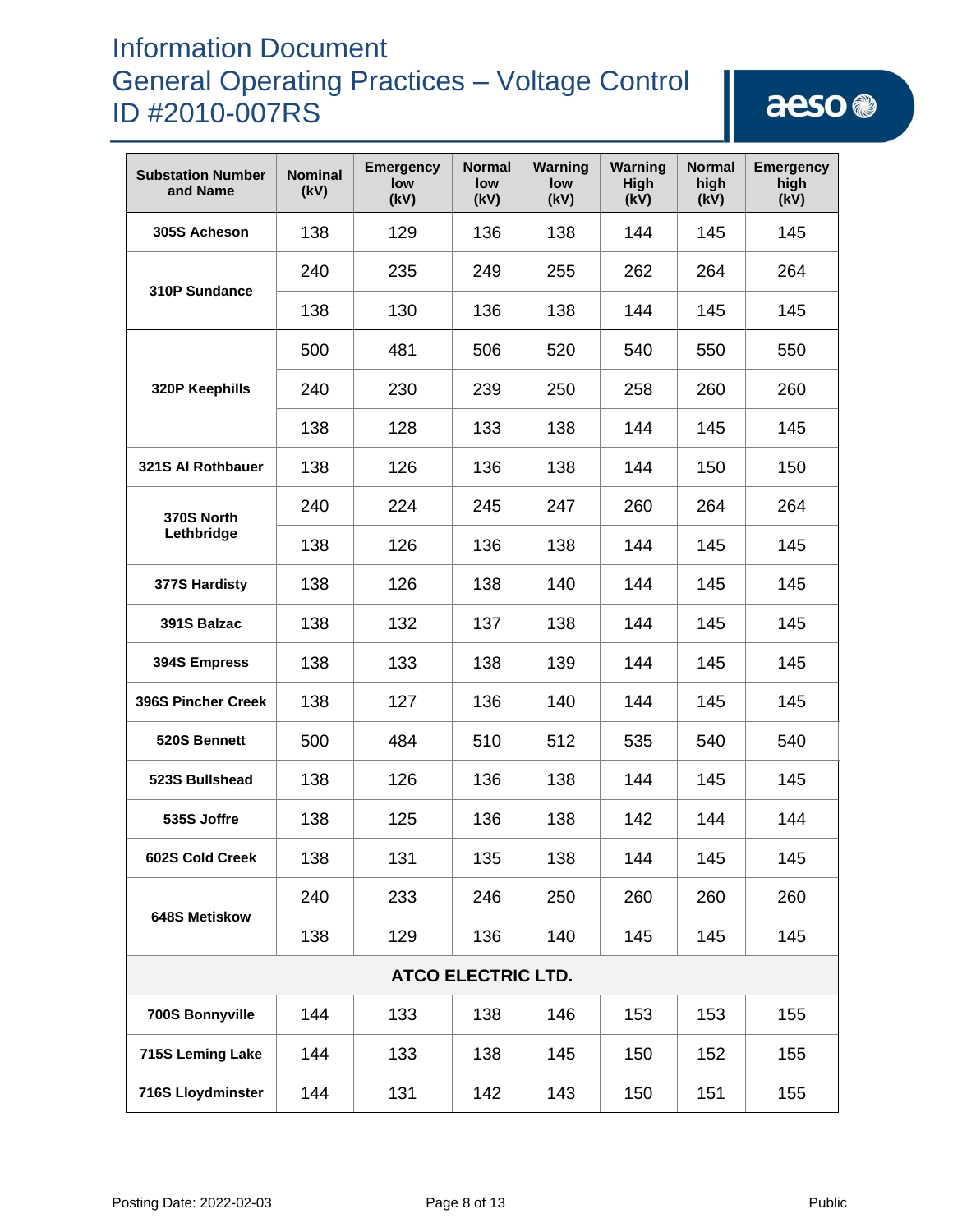| <b>Substation Number</b><br>and Name | <b>Nominal</b><br>(kV) | <b>Emergency</b><br>low<br>(kV) | <b>Normal</b><br>low<br>(kV) | Warning<br>low<br>(kV) | Warning<br><b>High</b><br>(kV) | <b>Normal</b><br>high<br>(kV) | <b>Emergency</b><br>high<br>(kV) |
|--------------------------------------|------------------------|---------------------------------|------------------------------|------------------------|--------------------------------|-------------------------------|----------------------------------|
| 722S Crystal Lake                    | 144                    | 135                             | 143                          | 144                    | 152                            | 154                           | 155                              |
| 730S Rycroft                         | 144                    | 133                             | 142                          | 143                    | 153                            | 154                           | 155                              |
|                                      | 240                    | 243                             | 254                          | 258                    | 267                            | 270                           | 275                              |
| 732S Mitsue                          | 144                    | 138                             | 145                          | 146                    | 153                            | 154                           | 155                              |
| 740S H.R. Milner                     | 144                    | 133                             | 144                          | 145                    | 151                            | 152                           | 155                              |
| 743S Sarah Lake                      | 144                    | 135                             | 142                          | 144                    | 151                            | 152                           | 155                              |
| 749S Flyingshot<br>Lake              | 144                    | 136                             | 143                          | 145                    | 151                            | 152                           | 155                              |
| <b>751S Hill</b>                     | 144                    | 131                             | 142                          | 143                    | 150                            | 151                           | 155                              |
| 755S Cordel                          | 240                    | 237                             | 247                          | 249                    | 259                            | 260                           | 270                              |
| <b>757S Battle River</b>             | 144                    | 131                             | 137                          | 138                    | 150                            | 152                           | 152                              |
| 766S Nevis                           | 240                    | 232                             | 244                          | 248                    | 260                            | 265                           | 265                              |
|                                      | 144                    | 132                             | 147                          | 148                    | 152                            | 155                           | 155                              |
| 767S Oyen                            | 144                    | 131                             | 137                          | 141                    | 148                            | 152                           | 155                              |
| 780S Lubicon                         | 144                    | 137                             | 144                          | 145                    | 153                            | 154                           | 155                              |
| 786S High Level                      | 144                    | 137                             | 143                          | 144                    | 153                            | 154                           | 155                              |
| <b>788S Hotchkiss</b>                | 144                    | 143                             | 148                          | 149                    | 154                            | 154                           | 155                              |
| 789S Keg River                       | 144                    | 136                             | 145                          | 146                    | 153                            | 154                           | 158                              |
| 790S Poplar Hill                     | 144                    | 138                             | 143                          | 145                    | 153                            | 154                           | 155                              |
| 791S Rainbow Lake                    | 144                    | 137                             | 145                          | 146                    | 153                            | 154                           | 155                              |
| 793S West Peace<br><b>River</b>      | 144                    | 142                             | 147                          | 148                    | 153                            | 154                           | 155                              |
| 800S Friedenstal                     | 144                    | 136                             | 144                          | 145                    | 153                            | 154                           | 155                              |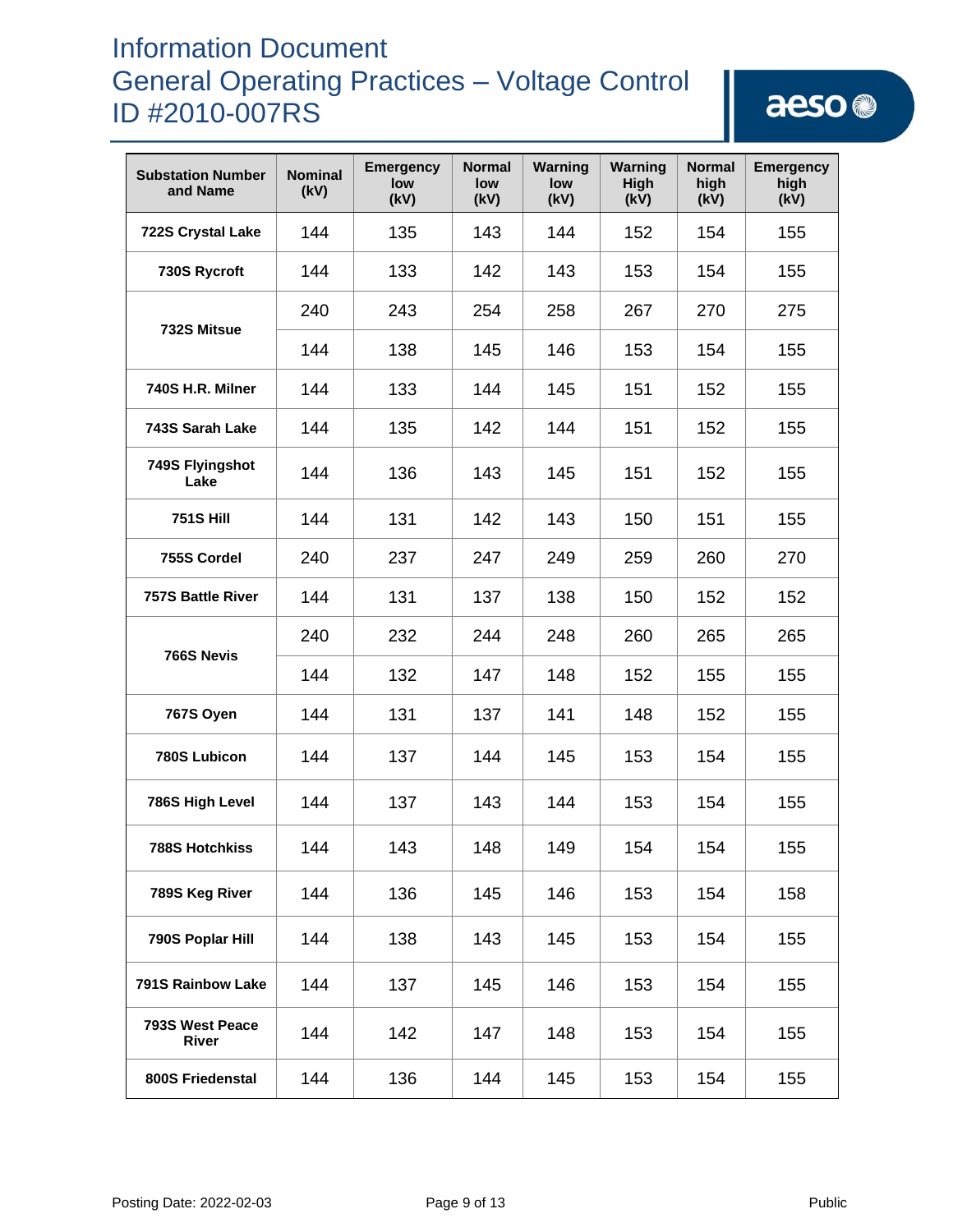| <b>Substation Number</b><br>and Name | <b>Nominal</b><br>(kV) | <b>Emergency</b><br>low<br>(kV) | <b>Normal</b><br>low<br>(kV) | Warning<br>low<br>(kV) | Warning<br>High<br>(kV) | <b>Normal</b><br>high<br>(kV) | <b>Emergency</b><br>high<br>(kV) |
|--------------------------------------|------------------------|---------------------------------|------------------------------|------------------------|-------------------------|-------------------------------|----------------------------------|
| 801S Anderson                        | 240                    | 240                             | 252                          | 257                    | 262                     | 275                           | 275                              |
|                                      | 144                    | 131                             | 139                          | 148                    | 151                     | 155                           | 155                              |
| <b>809S Louise Creek</b>             | 240                    | 252                             | 258                          | 260                    | 268                     | 270                           | 275                              |
|                                      | 144                    | 136                             | 143                          | 144                    | 151                     | 152                           | 155                              |
| 811S Clairmont<br>Lake               | 144                    | 134                             | 143                          | 144                    | 153                     | 154                           | 155                              |
| 813S Little Smoky                    | 240                    | 243                             | 259                          | 261                    | 269                     | 270                           | 275                              |
|                                      | 144                    | 135                             | 145                          | 146                    | 153                     | 154                           | 155                              |
| 815S Goodfare                        | 144                    | 136                             | 142                          | 144                    | 153                     | 154                           | 155                              |
| 825S Whitefish<br>Lake               | 240                    | 245                             | 257                          | 260                    | 270                     | 275                           | 275                              |
| 826S Marguerite                      | 240                    | 238                             | 248                          | 249                    | 264                     | 265                           | 275                              |
| Lake                                 | 144                    | 134                             | 139                          | 141                    | 153                     | 154                           | 155                              |
| 827S Cranberry<br>Lake               | 144                    | 136                             | 144                          | 145                    | 151                     | 152                           | 155                              |
| 834S Wesley Creek                    | 240                    | 248                             | 258                          | 259                    | 273                     | 274                           | 275                              |
|                                      | 144                    | 139                             | 146                          | 147                    | 153                     | 154                           | 155                              |
| 840S McNeill                         | 230                    | 219                             | 219                          | 231                    | 248                     | 248                           | 248                              |
|                                      | 138                    | 133                             | 138                          | 139                    | 143                     | 144                           | 144                              |
| 845S Big Mountain                    | 144                    | 136                             | 144                          | 145                    | 152                     | 153                           | 155                              |
| 848S Ruth Lake                       | 240                    | 252                             | 257                          | 260                    | 270                     | 275                           | 275                              |
|                                      | 144                    | 132                             | 140                          | 143                    | 153                     | 155                           | 155                              |
| 885S McMillian                       | 240                    | 236                             | 252                          | 260                    | 274                     | 275                           | 275                              |
|                                      | 144                    | 133                             | 139                          | 148                    | 154                     | 155                           | 155                              |
| 888S Dover                           | 240                    | 252                             | 257                          | 260                    | 271                     | 275                           | 275                              |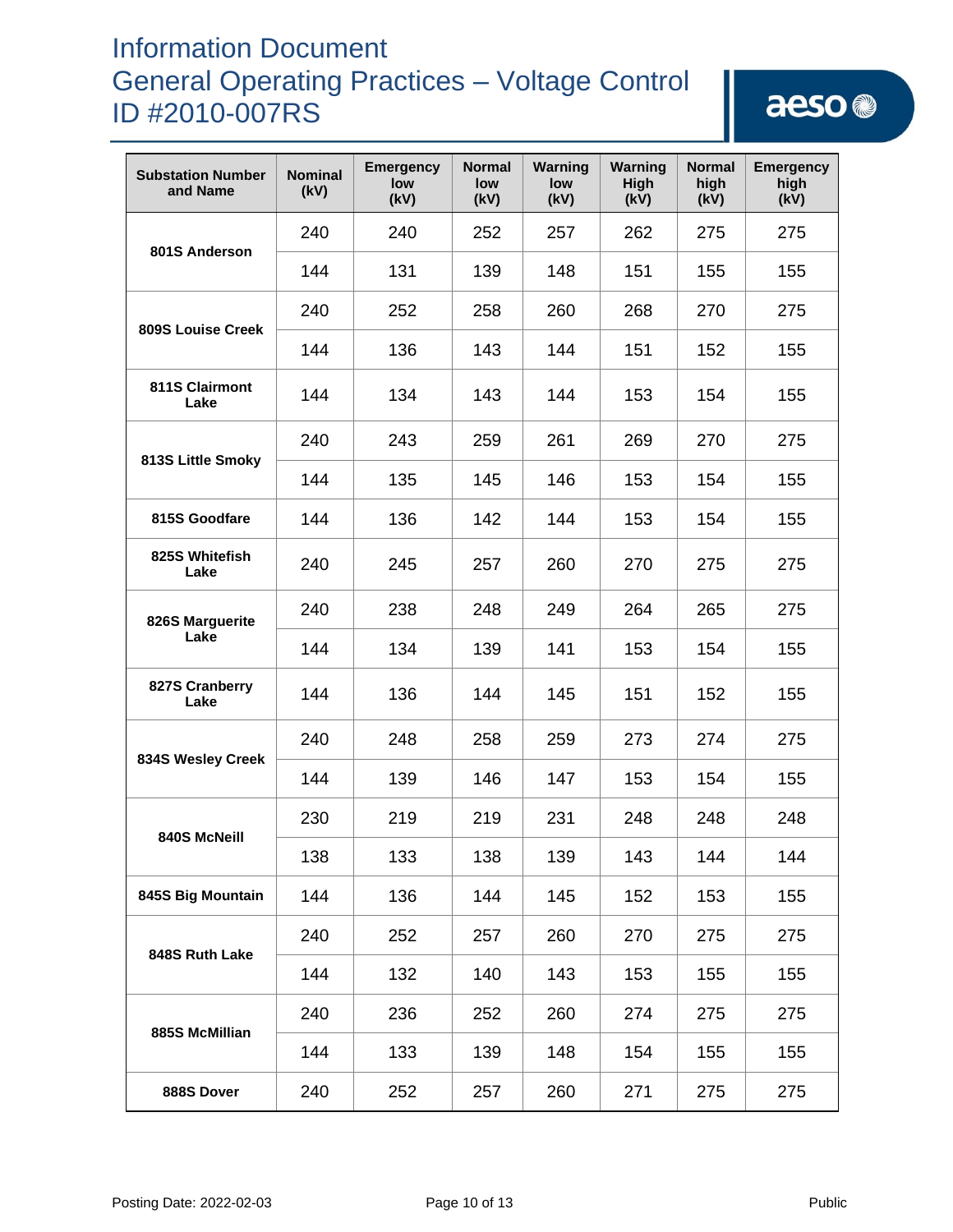| <b>Substation Number</b><br>and Name              | <b>Nominal</b><br>(kV) | <b>Emergency</b><br>low<br>(kV) | <b>Normal</b><br>low<br>(kV) | Warning<br>low<br>(kV) | Warning<br>High<br>(kV) | <b>Normal</b><br>high<br>(kV) | <b>Emergency</b><br>high<br>(kV) |  |  |
|---------------------------------------------------|------------------------|---------------------------------|------------------------------|------------------------|-------------------------|-------------------------------|----------------------------------|--|--|
| 898S Heart Lake                                   | 240                    | 241                             | 258                          | 260                    | 270                     | 275                           | 275                              |  |  |
|                                                   | 144                    | 133                             | 140                          | 142                    | 150                     | 152                           | 152                              |  |  |
| 939s Livock                                       | 500                    | 503                             | 510                          | 522                    | 543                     | 550                           | 550                              |  |  |
|                                                   | 240                    | 246                             | 254                          | 258                    | 276                     | 285                           | 285                              |  |  |
| 951s Thickwood                                    | 500                    | 500                             | 516                          | 522                    | 544                     | 550                           | 550                              |  |  |
|                                                   | 240                    | 252                             | 259                          | 260                    | 270                     | 275                           | 275                              |  |  |
| 977S Salt Creek                                   | 240                    | 247                             | 254                          | 262                    | 270                     | 275                           | 275                              |  |  |
|                                                   | 144                    | 132                             | 143                          | 145                    | 153                     | 155                           | 155                              |  |  |
| <b>ENMAX</b>                                      |                        |                                 |                              |                        |                         |                               |                                  |  |  |
| SS <sub>9</sub>                                   | 138                    | 130                             | 135                          | 138                    | 142                     | 145                           | 151                              |  |  |
| <b>SS13</b>                                       | 138                    | 130                             | 135                          | 138                    | 142                     | 145                           | 151                              |  |  |
| <b>SS21</b>                                       | 138                    | 130                             | 135                          | 138                    | 142                     | 145                           | 151                              |  |  |
| <b>SS31</b>                                       | 138                    | 131                             | 136                          | 138                    | 142                     | 145                           | 151                              |  |  |
| <b>SS41</b>                                       | 138                    | 131                             | 136                          | 138                    | 142                     | 145                           | 151                              |  |  |
| SS162 Beddington                                  | 240                    | 227                             | 240                          | 242                    | 255                     | 256                           | 264                              |  |  |
|                                                   | 138                    | 132                             | 137                          | 142                    | 144                     | 145                           | 151                              |  |  |
| <b>EPCOR DISTRIBUTION &amp; TRANSMISSION INC.</b> |                        |                                 |                              |                        |                         |                               |                                  |  |  |
| 52S East Industrial                               | 240                    | 224                             | 238                          | 245                    | 254                     | 255                           | 264                              |  |  |
| <b>557S Castle Downs</b>                          | 240                    | 225                             | 238                          | 245                    | 254                     | 255                           | 264                              |  |  |
| 665S Dome                                         | 240                    | 225                             | 239                          | 245                    | 254                     | 255                           | 264                              |  |  |
| 803S Lambton                                      | 240                    | 224                             | 237                          | 245                    | 254                     | 255                           | 264                              |  |  |
| 805S Jasper<br><b>Terminal</b>                    | 240                    | 225                             | 238                          | 245                    | 254                     | 255                           | 264                              |  |  |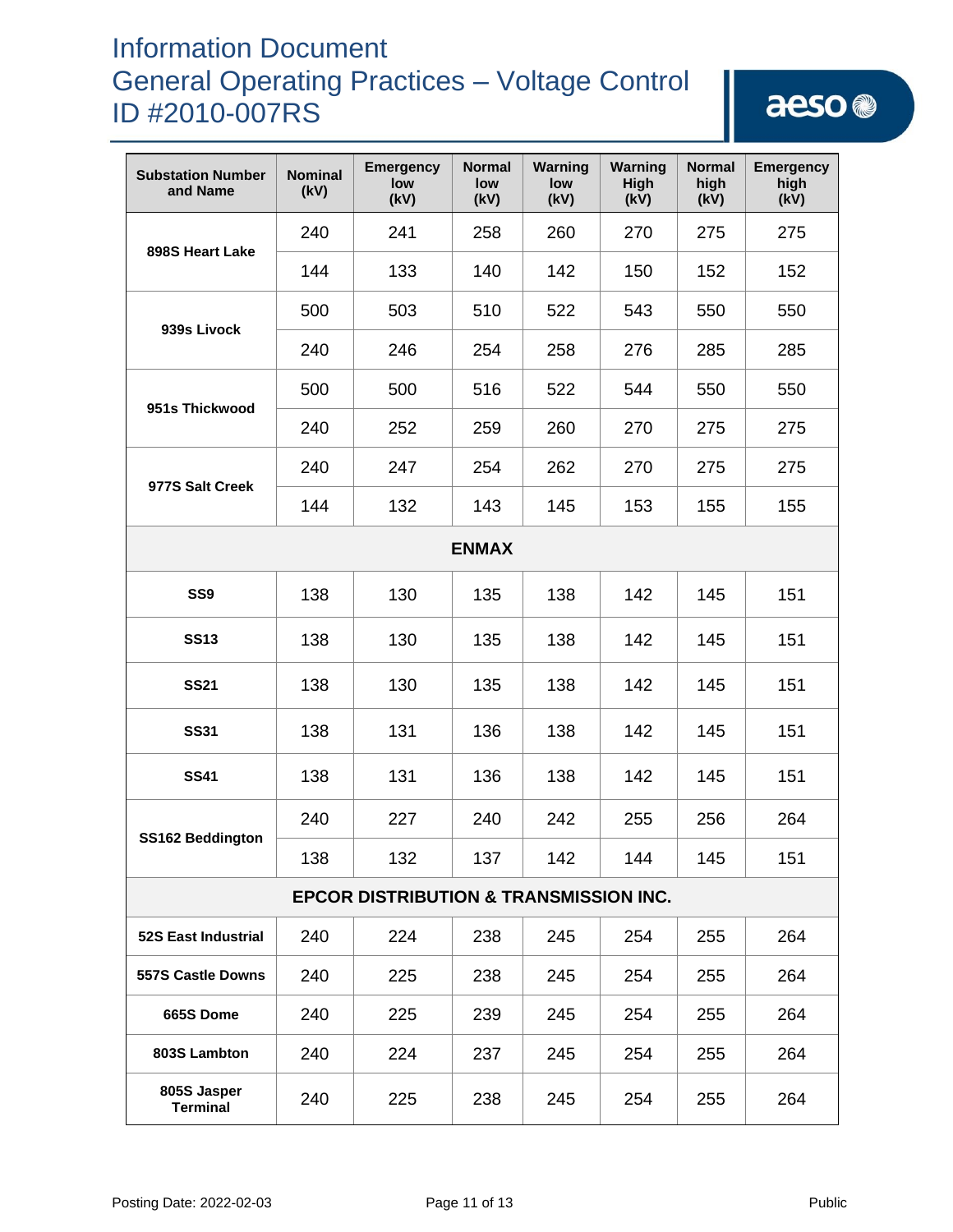| <b>Substation Number</b><br>and Name | <b>Nominal</b><br>(kV) | <b>Emergency</b><br>low<br>(kV) | <b>Normal</b><br>low<br>(kV) | Warning<br>low<br>(kV) | Warning<br><b>High</b><br>(kV) | <b>Normal</b><br>high<br>(kV) | <b>Emergency</b><br>high<br>(kV) |
|--------------------------------------|------------------------|---------------------------------|------------------------------|------------------------|--------------------------------|-------------------------------|----------------------------------|
| 816S Petrolia                        | 240                    | 225                             | 238                          | 245                    | 254                            | 255                           | 264                              |
| 987S Clover Bar                      | 240                    | 224                             | 238                          | 245                    | 254                            | 255                           | 264                              |
| Genesee 330P                         | 500                    | 482                             | 506                          | 525                    | 540                            | 550                           | 550                              |
|                                      | 138                    | 132                             | 138                          | 138                    | 144                            | 152                           | 155                              |